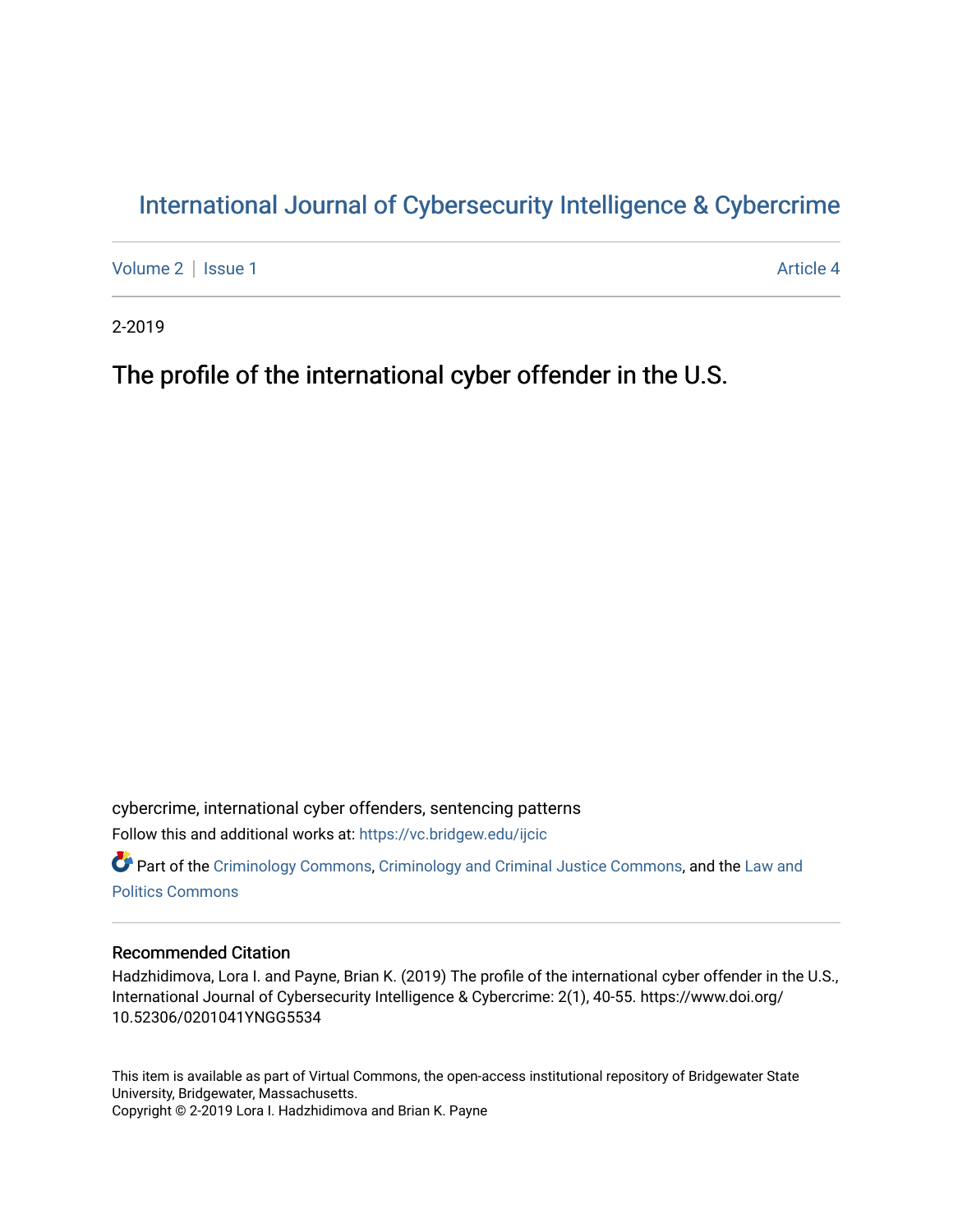Hadzhidimova, L., & Payne, B. (2019). *International Journal of Cybersecurity Intelligence and Cybercrime, 2* (1), 40-55.

# **The profile of the international cyber offender in the U.S.**

Lora Hadzhidimova<sup>∗</sup> , Old Dominion University, U.S.A

Brian Payne, Old Dominion University, U.S.A

# **Abstract:**

This study explores the characteristics of international cyber offenders prosecuted in the U.S. Our findings to a large extent correspond with general studies about cyber offenders with a few important exceptions. First, the average age of the offenders in our study is slightly higher than others that do not focus exclusively on international offenders. Second, while this research confirms that China is among the leading country in committing cybercrimes when it comes to committing particular types of cybercrimes, the offenders come from other countries as well such as Romania, Estonia, Ukraine, South Africa, and Nigeria. Third, our results show that in each of the cases from the sample, the international offenders received prison sentences alone, or complemented with a fine or restitution. In addition, the sentence length of citizens of African countries is significantly higher than the ones of citizens of other geographic regions. Prison sentences for cyber frauds and identity thefts were also found to be much lengthier than sentences for other types of cybercrimes. Implications are provided.

#### **Introduction**

Cybercrime is a serious threat that faces the contemporary world. Reports show that the cost of cybercrime increased from \$445 billion in 2014 to \$600 billion in 2017 (Lau, 2018). The international scope of the acts, the anonymity of the perpetrators, and the obstacles that criminal justice agencies confront, exacerbate the cybercrime dilemma. In addition, many studies have found it difficult to compare the characteristics of cyber offenders and their sentences, a problem that could be attributed to the substantially different laws of countries prosecuting the offenders. The diverse legislative systems are also why international agreements about cybersecurity and extradition of criminals, in general, have been unsuccessful. Furthermore, some strategies that work in some countries may not work in others because of cultural, political and administrative reasons.

To understand appropriate criminological responses to cybercrime, it is essential to empirically assess internationally-focused data about cyber offenders. It is especially important to examine the environment from which cyber offenders are coming from, which is usually their country of origin, and

Email: lhadzhid@odu.edu

International Journal of Cybersecurity Intelligence and Cybercrime, Vol. 2, Iss. 1, Page. 40-55, Publication date: February 2019.

<sup>∗</sup>Corresponding author

Lora Hadzhidimova, 7045 Batten Arts & Letters, Norfolk, VA 23529.

Reproduction, posting, transmission or other distribution or use of the article or any material therein, in any medium as permitted by written agreement of the International Journal of Cybersecurity Intelligence and Cybercrime, requires credit to the Journal as follows: "This Article originally appeared in International Journal of Cybersecurity Intelligence and Cybercrime (IJCIC), 2019 Vol. 2, Iss. 1, pp. 40-55" and notify the Journal of such publication. c 2019 IJCIC 2578-3289/2019/02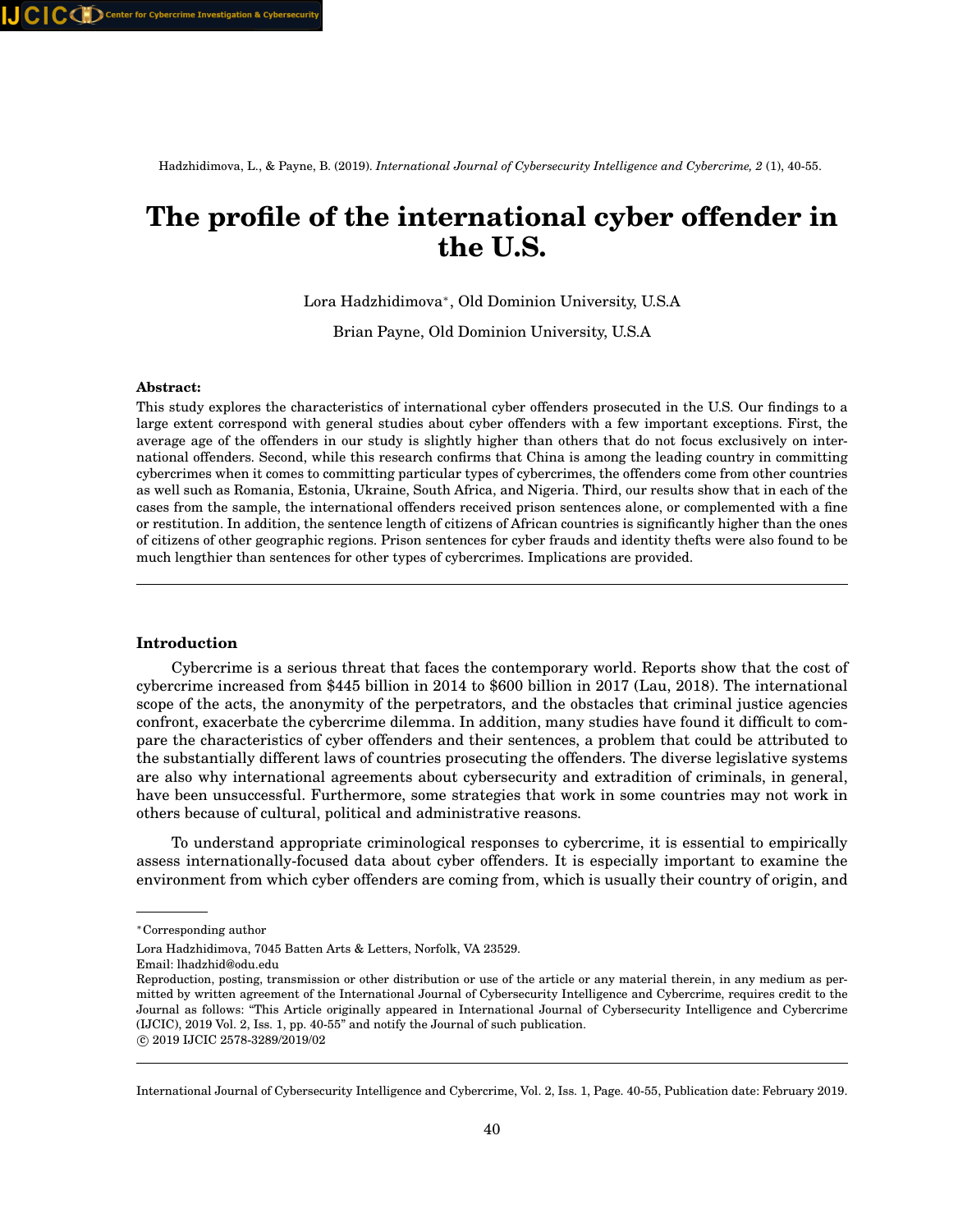the environment in which they are inflicting the damages, which is usually where they are prosecuted. These environments should be assessed and compared in their complexity, based on the different conditions they create for facilitating or hindering cybercrime acts. Additionally, while some types of cybercrimes could be triggered by the nature of the political relationship between states, others could stem from economic reasons. To better understand international dynamics, we examine the characteristics of a non-U.S. sample of cyber offenders that were prosecuted in the U.S.

# **Review of Literature**

Cybercrime typologies tend to focus on three different themes: (1) characteristics of offenders, (2) types of crimes committed by cyber offenders, and (3) sentences given to cyber offenders. While researchers have routinely identified the global nature of cybercrime as being one of the challenges to responding to these offenses and offenders, few studies have considered the international dynamics in relation to cybercriminal characteristics, cybercrime types, and sentencing patterns. In the following section, each of these areas are discussed with an aim towards providing an international framework for understanding and explaining cyber offending and the criminal justice system's response to these offenses.

# **Characteristics of Cybercriminals and International Issues**

Research on the characteristics of cyber criminals has examined the demographic characteristics of cyber offenders (age and gender), their belonging to a political entity (citizenship), and their behavioral patterns (collaboration with other criminals). According to studies, the "stereotypical" perpetrator of a cybercrime is "male, 12-28 years old, single, and socially dysfunctional, possibly from a dysfunctional family" (Rogers, 2011, p. 223). However, Rogers (2011) adds that these particular factors are not the most essential in outlining a profile for cybercriminals; rather, he notes that it is more important to understand the context guiding the illicit activities. Others stress that it is also essential in more individualized profiling to collect information about the offenders' level of technical know-how, their personal traits, social characteristics, and their motivation (Saroha, 2014).

Cybercrimes are committed worldwide with such ease that sometimes events that appear to be happening from another continent are in fact much closer to the victim than it appears. Courts encounter obstacles in identifying the jurisdiction that has to handle the case. The first step toward resolving this issue is determining the citizenship of the perpetrator. According to international law, most countries respect the principle of extraterritoriality, which allows the authorities in the country of citizenship of the offender to take over the case regardless of the location of the crime (Grabosky, 2004). Two countries that have hostile relationships could compete over jurisdictional aspects, especially if an act is considered a crime in one legislative system but not a crime in the perpetrator's country of origin. All these dynamics lead Grabosky (2004) to conclude that "nations that lag behind the leaders risk becoming havens for cybercriminals of the future", (p.155).

Holt and Kilger (2012) call for more studies that include foreign citizens and their involvement in cyber and physical criminal acts. In addition, they suggest that researchers devote more time to exploring the elements that could result in cyberattacks against a foreign country's critical infrastructure. Rush et al. (2009) note that Russia, China, Brazil and India are leading nations in terms of the number of cybercrimes committed. In this regard, the cyber offender's country of origin, according to Brenner (2008), could have an underlying importance especially in places with authoritarian regimes in which the anonymity provides protection against repressive acts of violence for one's political actions. In addition, cultural factors may increase the likelihood of cyber offending (Yun et al., 2016).

International Journal of Cybersecurity Intelligence and Cybercrime, Vol. 2, Iss. 1, Page. 40-55, Publication date: February 2019.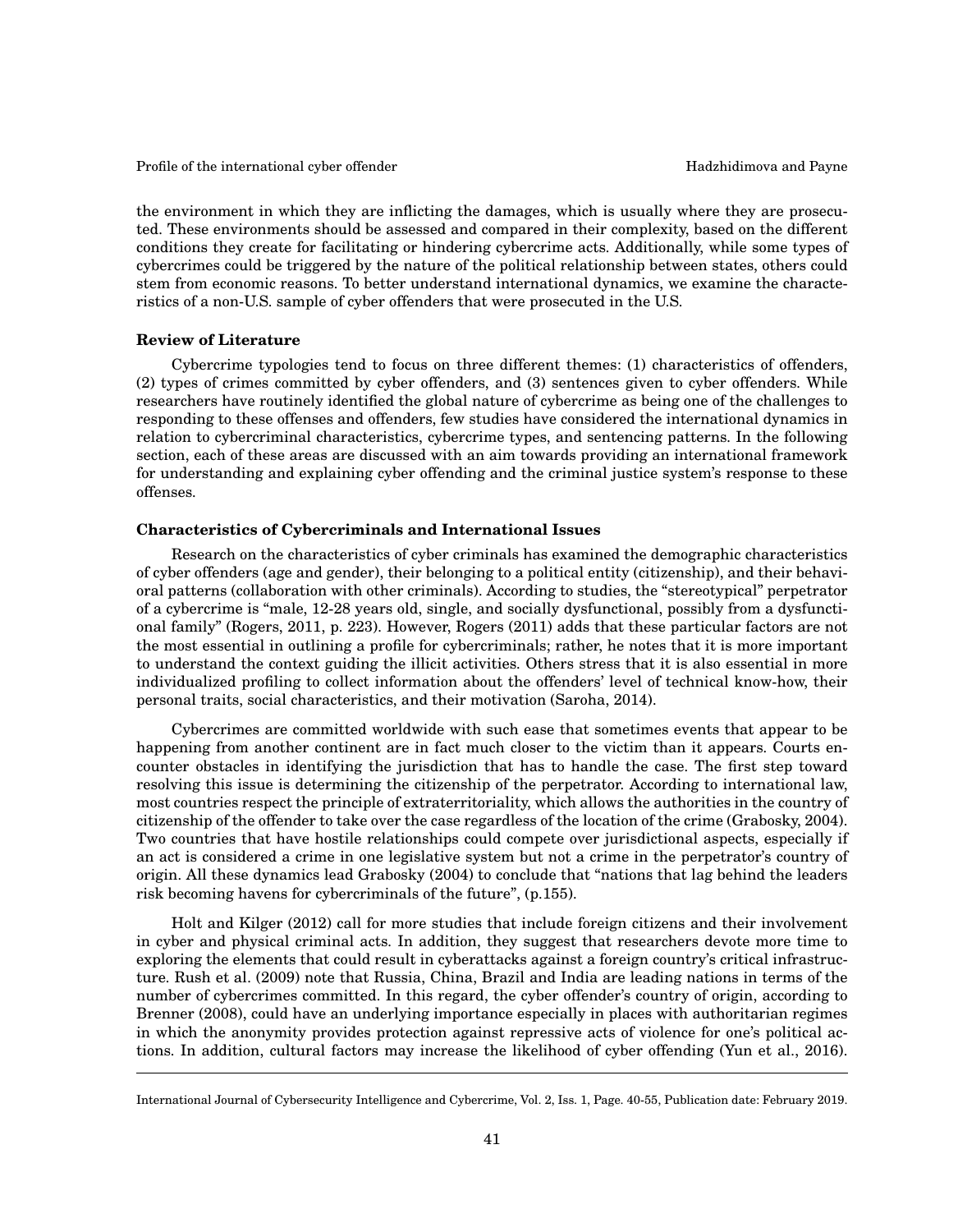Moreover, a cyber offender's country of origin and its law enforcement capabilities and legislative framework to fight cybercrime could also impact the perpetrator's determination to commit cybercrimes (Chang, 2013). Their legal awareness also plays a role in this process in which it is important to look at the average level of this component in different countries as this could contribute to addressing why some of their features appear to be conducive to cybercrime (Fedushko & Bardyn, 2013).

Additionally, cybercriminals employ different means for data encryption through which they ensure anonymity of their actions in cyberspace. They present a serious challenge to both law enforcement units and prosecutors, especially in countries with limited resources and training (Denning & Baugh, 1999; Grabosky, 2007). Moreover, the diplomatic and historical relationships between the two political entities could also affect to a large extent the level of cooperation between law enforcement officials (e.g., Japan with Burma, Cambodia, China, Laos, Taiwan, Thailand, and Vietnam, see Katzenstein & Okawara, 2002) or the lack of such, as is the case of China and Taiwan (Chang, 2012). Political tension between nations could also facilitate transnational cybercrime. On the other hand, a close relationship between the entities could limit the scope of cybercrime if agencies join efforts to combat the problem.

Another reason why more studies that examine characteristics of cyber offenders are necessary is the complexity of perpetrator networks that include foreign citizens that commit organized crimes using cyberspace (Leukfeldt, Lavorgna & Kleemans, 2017). An interview-based study conducted by Hutchings (2014) reveals the interconnectedness between cyber offenders and their readiness to collaborate in crimes. Typically, they execute the coordinated acts either in an attempt to profit from the crime financially, or in other cases, in pursuit of a political agenda set by their governments, other governmental or non-governmental entities, or themselves (Choo & Smith, 2008).

# **Cybercrime Types and International Issues**

Two of the most common types of crimes are cyber fraud and identity theft. The 2017 Internet Crime Complaint Center (IC3) report shows that the number of victims of identity theft was 17,636 and the victims of confidence/romance fraud combined with those of credit card fraud were more than 15,500 (IC3, 2017). Research that focuses on cyber frauds finds that the perpetrators of these particular crimes are predominantly male, residents of densely populated urban areas, often with some international background, living in Eastern Europe, America, or Canada, and are usually not acting as representatives of their employers but in an individual capacity (Fried, 2001). However, some cyber fraud types are frequently committed by citizens of nations outside of these areas, but they also support the findings of the average cyber offender – males under the age of 30 (Warner, 2011). The same study also highlights that cyber frauds in Ghana are widespread, mainly identity fraud, frauds involving investments in gold mining, and estate fraud – the first two have targets that reside in Western countries, whereas the latter have targets that are mostly citizens of the offender's home country.

The central role of subcultures becomes apparent in other cybercrimes as well. Hacking, for instance, inspired the formation of a subculture among cybercriminals that emerged as a result of different levels of technological understanding (Holt, 2010). In this case, the conditions that the home country provides could also enable or restrict the access to knowledge that the hacker has. Another aspect of the hacking subculture is the element of entertainment that this activity brings to the hacker community. Turgeman-Goldschmidt (2005) argues that "seeking fun, knowledge, and computer virtuosity" (p.18) is what triggers the decision to engage in hacking.

The role of subcultures might apply differently in other forms of cybercrime. Consider, for example, theft of secrets rather than being connected to a "hacking subculture." The theft of secrets could also

International Journal of Cybersecurity Intelligence and Cybercrime, Vol. 2, Iss. 1, Page. 40-55, Publication date: February 2019.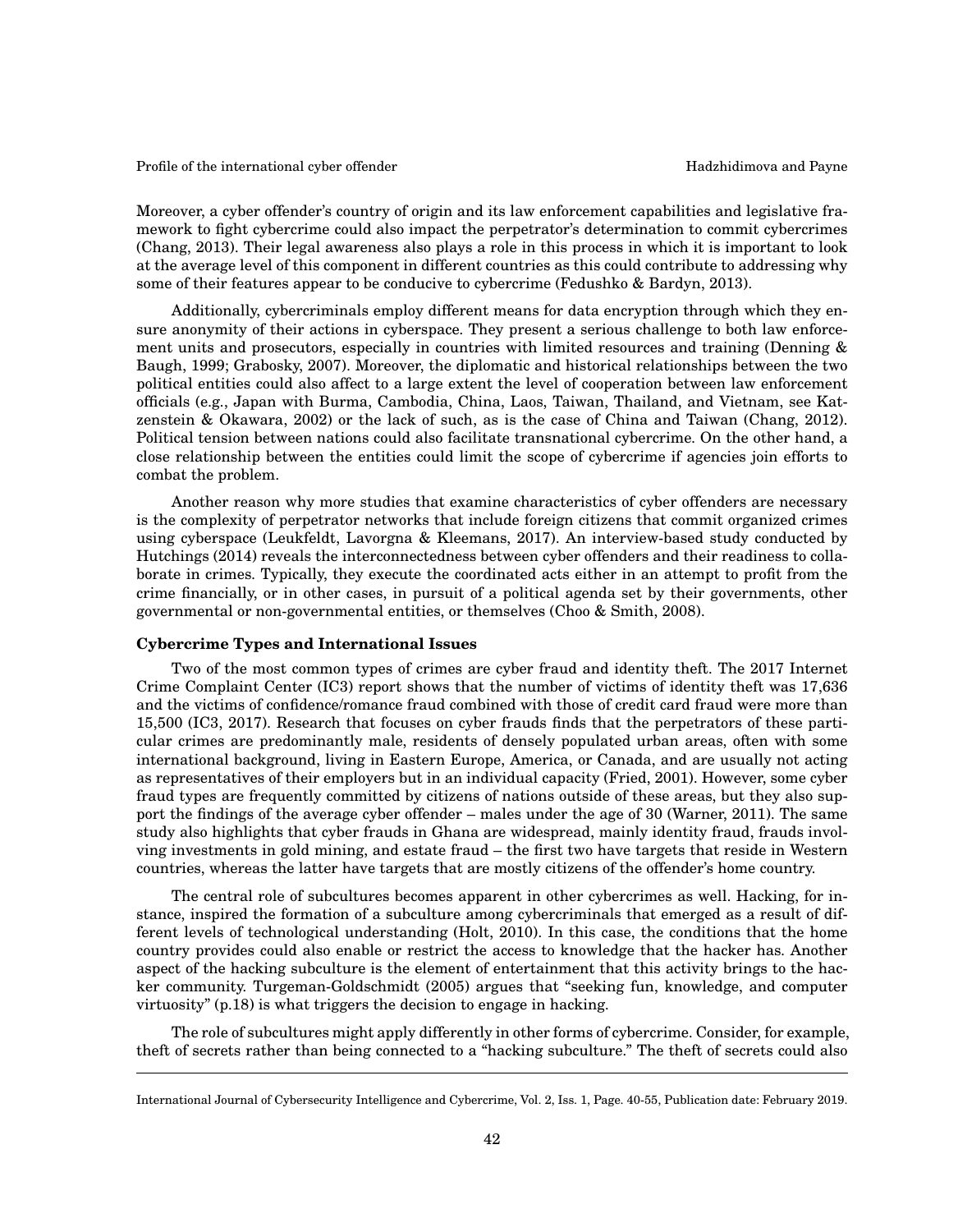take the shape of economic espionage if the criminal acts are conducted to feed into the political agenda of a state different than the one from which the secrets were stolen. What is problematic for law enforcement and prosecution in such cases is that there should be very strong evidence in support of the fact that the theft of secrets was in support and by request of foreign governments (Fidler, 2013). In cases of cyber espionage, it is even more important to identify the nationalities of the perpetrators and the authorities that they serve. Moreover, an established relationship of antagonism and lack of diplomatic relations between states and political entities could increase cyber espionage threats, as is the case with Chinese political behavior to Tibet (Deibert et al., 2009). According to some, China poses one of the biggest threats to cybersecurity. In terms of espionage practices, researchers confirm that it conducted a series of operations in order to obtain classified information from its political rivals (Hjortdal, 2011).

As for web defacement, the same conclusions are also valid, thus supporting the notion that political climate in the perpetrator's home country should be studied in detail. Holt et al. (2017) discovered that individuals "who supported the suppression of minority and outgroups in society" were more likely to engage in web defacement of government websites (p. 369).

When it comes to the cultural explanations of cybercrime, the cyber offender's country of origin can demonstrate some unique characteristics related to the target of the offense and the consequences that could follow from committing the crime. For instance, Holt and Copes (2010) conducted a study examining the subculture of digital piracy. Their findings show that digital pirates share a common understanding about the right to receive and disseminate information, while at the same time, they distinguish themselves from those who seek to gain profit from digital piracy. The sample that they used includes pirates from countries on three different continents (North America, Europe and Australia). The interviewees shared that they have little concern for the eventual legal consequences of their actions because of the perception that they will not get caught. The reality, however, could be quite different depending on the effectiveness not only of the law enforcement system but also of the judiciary in a country. Particularly in the case of digital piracy, different cultures could have different motives to perceive these crimes as "victimless". In other words, while subcultures in cybercrime networks exist independently from countries of origin "to share the meaning of specific ideas, material objects, and practices through interaction" (Williams & Copes, 2005, p.70), each member of the group could have followed a different path that led them to share these symbols of the cyberculture. The latter is a fact for which the country of origin and its culture may be responsible in the way it shapes the relationships in society both in terms of interpersonal interactions and the relationship between the state's administration and its citizens.

A critical assessment of the problem with music piracy, in particular, brings another perspective in regard to rationalizing the actions of individuals violating intellectual property laws. Some argue governments and industries establish control over the access to music and information that music pirates attempt to dismantle and rebel against (Hinduja, 2006; 2008). The power that these structures have in different countries could vary, thus, justifications for digital piracy by the pirates themselves could also differ depending on how they perceive them and their role in the process of distributing digital art products. A study by Hinduja and Higgins (2011) explored the typical characteristics of music pirates. The results showed that males were represented slightly more than females in the sample in terms of downloading frequency, similar to what is established in the literature: males typically outnumber females in pirating digital content in general (Higgins, 2006; Hollinger, 1993; Rahim et al., 1999; Sims et al., 1996; Solomon & O'Brien, 1990; Wood & Glass, 1996). The profile also revealed that mostly unemployed students, particularly those majoring in the social sciences, were illegally down-

International Journal of Cybersecurity Intelligence and Cybercrime, Vol. 2, Iss. 1, Page. 40-55, Publication date: February 2019.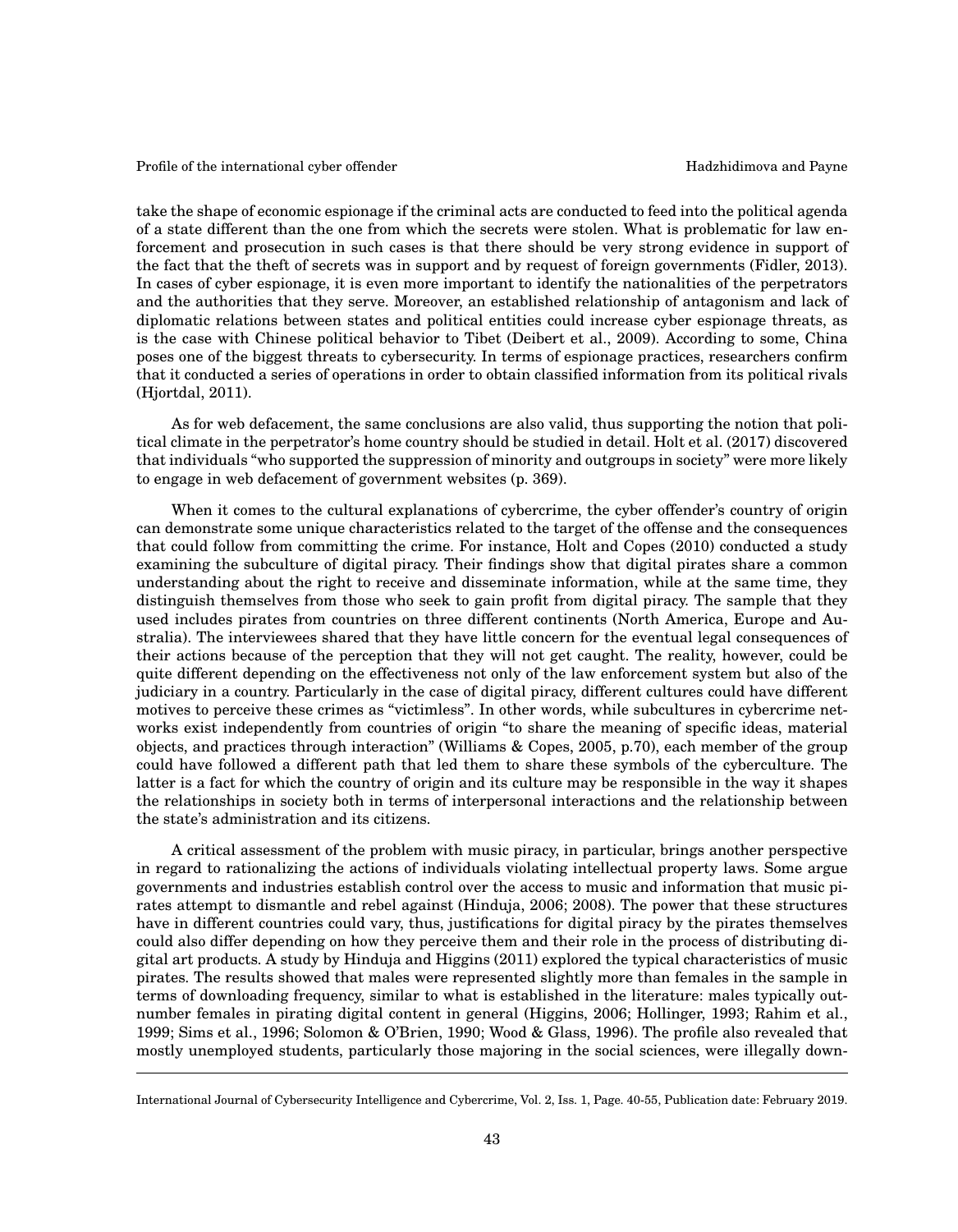loading content. In terms of age, 57.6% of offenders who engaged in digital piracy were 19 years of age or younger (Hinduja & Higgins, 2011).

Piracy and intellectual property violations receive a great deal of scholarly attention in the international literature. As Rutter and Bryce (2008) note, a study conducted across 68 nations by the International Intellectual Property Association showed that between 2000 and 2005, software piracy and counterfeiting increased by 100% (International Intellectual Property Association, 2006). Businesses selling counterfeit goods refer to a specific type of consumer culture that makes the user eager to own luxury goods. These illicit activities comprise of an entire business branch that was estimated by Organization for Economic Co-operation and Development to be worth approximately \$200 billion in 2005 (Gistri et al., 2009). Contrary to stereotypes that describe the average users/customers of pirated software/counterfeit clothing as low-educated groups with blue-collar occupations, in a study from China, Cheung and Prendergast (2006) found that white-collar males are the biggest consumers of counterfeit/pirated goods. These findings reaffirm that international studies of cybercrimes should definitely account for culture in countries of residence/origin of the offenders.

# **Sentencing Cyber Offenders and International Issues**

While the literature exploring sentences for traditional types of crime is voluminous and empirically diverse, there is a lack of studies focusing on the sentencing patterns of cybercrimes, especially those sentencing of international cyber offenders. One of the first studies that fills the gap in the literature in regard to the cybercrime sentencing is conducted by Marcum, Higgins and Tewksbury (2011). Among the most important findings from this study is the one that confirms a tendency that the authors highlight themselves – that the criminals who committed the most prosecuted cybercrimes (credit card fraud and identity theft) received lengthier sentences. In another study by Marcum, Higgins and Tewksbury (2012), the researchers cite U.S. Department of Justice data showing that between 2006 and 2010, 51.7% of the sentenced cybercriminals received prison time.

Smith, Grabosky and Urbas (2004) stress four major issues for prosecutors in international cases. First, establishing whose jurisdiction the case falls under is difficult. Second, the amount of evidence that is or could be collected to prosecute the case may present challenges. Third, establishing who the offender is and their physical location can be difficult. Fourth, resolving problems related to the possibility of extradition and bi-lateral agreements for legal assistance has the potential to create challenges.

It is clear that cybercrime is an international problem and cybercriminals come from all over the world. The international nature of these offenses and offenders has grown exponentially as the use of technology has spread across the world. What this means is that the potential for international cyber offending has grown dramatically. Many prior conclusions about the international aspects of cyber offending were from ancillary findings whose focus was on cybercrime in general as opposed to focusing specifically on the international issues associated with cyber offending.

There is a gap in the literature when it comes to comparative studies that explore sentencing patterns of cybercriminals across jurisdictions. Smith, Grabosky and Urbas argue that this could be attributed to a few problems, among which "imprecise and disparate definitions of computer crime that exist in many jurisdictions, the fact that many offences are prosecuted in lower level courts whose judge's sentencing remarks are often not transcribed or reported, and the fact that computer crimes have only recently become prevalent enough to warrant special judicial attention to the collection of empirical data" (Smith, Grabosky, & Urbas, 2004, p. 125). While it is difficult to compare sentences across

International Journal of Cybersecurity Intelligence and Cybercrime, Vol. 2, Iss. 1, Page. 40-55, Publication date: February 2019.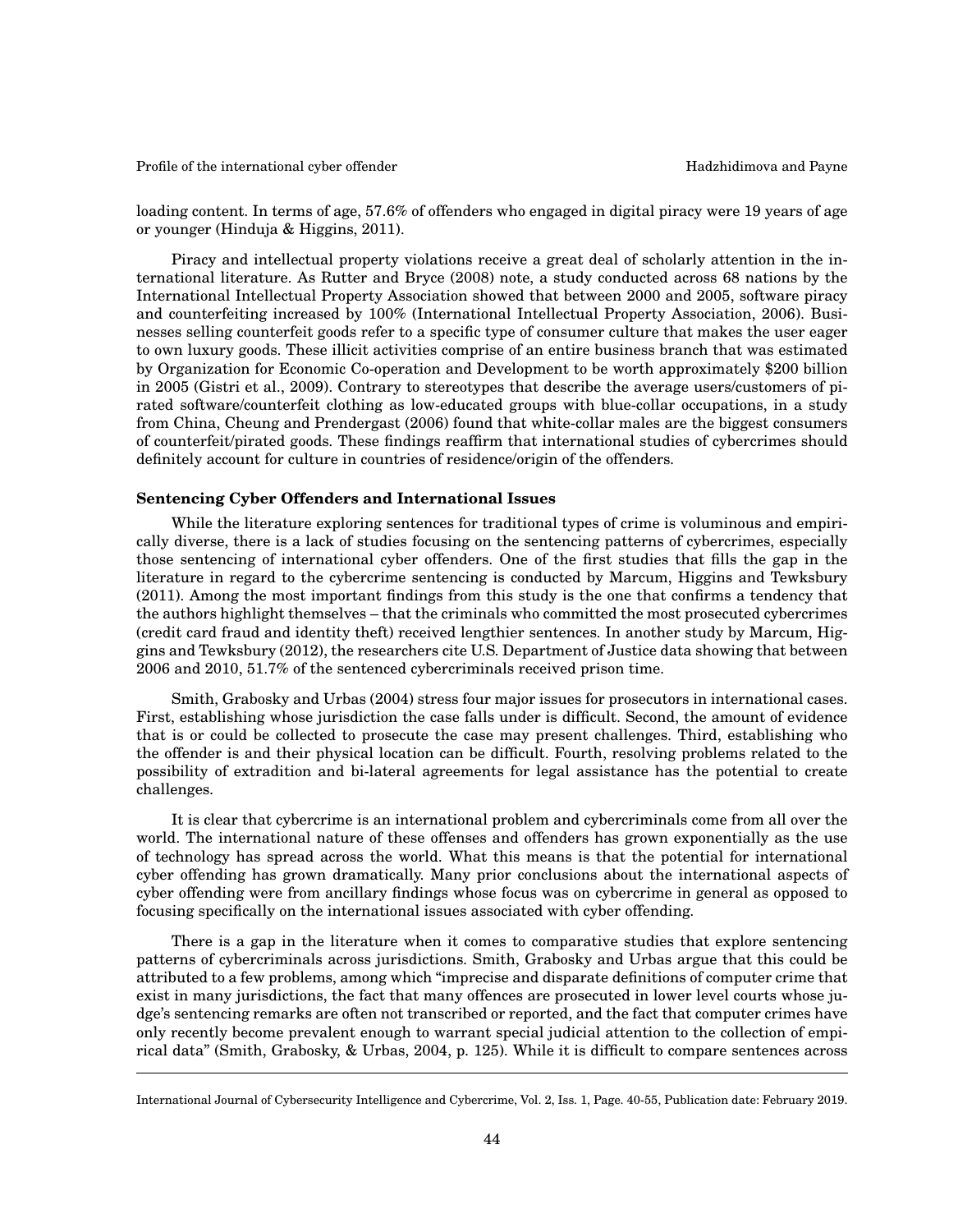jurisdictions, it is also important that research on cybercrime focus on the relationship between offending and citizenship/country of permanent residence. Therefore, in order to avoid comparing different jurisdictions but to still account for the international component in cyber offending, this study includes only on one jurisdiction (U.S.) but captures the different nationalities of cybercriminals and the variety of cybercrimes they commit. This study examines the profile of the international cyber offender in the U.S. based on personal characteristics of the offender, the types of cybercrimes they commit and responses to their actions by the U.S. criminal justice system. In this context, "international" indicates a non-U.S. citizen.

Focusing specifically on the international nature of cybercrimes and cybercriminals, the following questions are addressed: (1) What are the characteristics of international cyber offenders who are prosecuted in the U.S.; (2) What types of cybercrimes are committed by international cyber offenders prosecuted in the U.S.; (3) What are the normative patterns appearing to connect international cybercriminals with the types of crimes they commit; (4) What sentences are given to international cyber offenders; and (5) What are the patterns guiding the criminal sentences given to cyber offenders?

# **Methods**

#### *Data*

This study uses data extracted from U.S. Department of Justice press releases between January 2009 and December 2017. The sample includes 225 offenders who are citizens of a foreign country and have been involved in an overall sample of 123 cases in which 414 crimes were committed. It should be noted that one cyber offender was involved in two separate cases.

#### *Measure*

Variables included age, gender, country of origin, number of group offenses, number of different types of offenses, and the sanction types that appear in press releases. Furthermore, we cross-tabulated the different cybercrime types with the countries of origin of the offenders. In addition, we outlined the leading countries in each offense category. Next, we conducted t-tests to examine if the average age of offenders were statistically significant when compared to offenders' gender. We repeated the same test for prison length by gender, prison length by geographic region, and prison length by offense type.

# *Analytic Plan*

We created a coding sheet focused on three categories: personal characteristics about the perpetrator, crime-related characteristics, and sentence-related characteristics. The first section gathered data about the age, gender, and country of origin of the offender. The second section captured whether the offenders worked individually or with others, the average number of offenders in a particular case, the target of the offense, the types of the offenses, and the leading countries when it comes to a particular kind of cybercrime. The third category examined data that outline the criminal justice response to the cybercrime, the length of the sentence (if known), the amount of the fine, if any, and the restitution amount. Additional tests were conducted to identify the average age and prison lengths of the offenders by gender, country of origin, and offense type. Based on the results, we discuss the sentencing patterns and other specifics that our study revealed.

# **Results**

# *Personal Characteristics*

The minimum age of cyber offenders is 19 years and the maximum is 73. The average age of cyber offenders is 34.79 (N=181). As illustrated in Table 1, males are the predominant offenders, with

International Journal of Cybersecurity Intelligence and Cybercrime, Vol. 2, Iss. 1, Page. 40-55, Publication date: February 2019.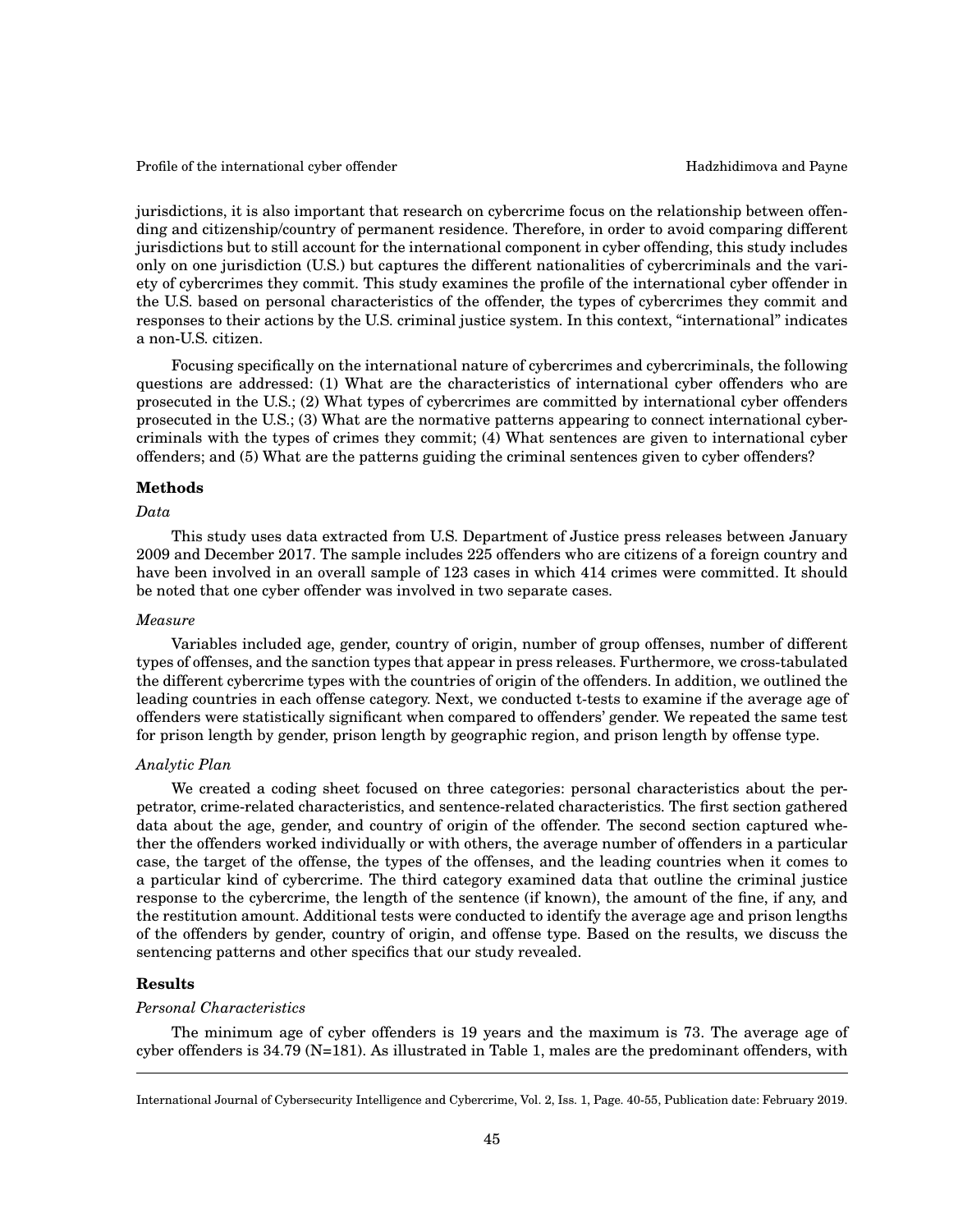94% (212 out of 225) in the examined sample. Only 6% or 13 out of 225 offenders are female. The most frequently represented country of origin of cyber offenders (N=225) when all cybercrimes are considered is China (26.7%), followed by Romania (11.6%) and Russia (7.1%). Cyber offenders also came from Estonia (5.3%), Mexico (4%), Canada (4%), South Africa (3.6%), Nigeria (3.6%), Ukraine (3.1%), and Pakistan (3.1%). Other descriptive statistics are described in Table 1a-f.

| Table 1a. Descriptive statistics: Offenders by age |  |  |  |  |
|----------------------------------------------------|--|--|--|--|
|----------------------------------------------------|--|--|--|--|

|               | Minimum | Maximum | Mean  |
|---------------|---------|---------|-------|
| Age $(N=182)$ | 19      | 73      | 34.79 |

#### **Table 1b. Descriptive statistics: Offenders by gender**

|                  | N   | $\mathcal{O}_D$ |
|------------------|-----|-----------------|
| Gender $(N=225)$ | 19  | 73              |
| Men              | 212 | 94.20           |
| Women            | 13  | 5.80            |

# **Table 1c. Descriptive statistics: Offenders by country of origin**

|                             | N              | %       |
|-----------------------------|----------------|---------|
| Country of origin $(N=225)$ |                |         |
| China                       | 60             | 26.7    |
| Romania                     | 26             | 11.6    |
| Russia                      | 16             | 7.1     |
| Estonia                     | 12             | 5.3     |
| Canada                      | 10             | 4.4     |
| Mexico                      | 9              | 4.0     |
| South Africa                | 8              | 3.6     |
| Nigeria                     | 8              | 3.6     |
| Pakistan                    | $\overline{7}$ | 3.1     |
| Ukraine                     | $\overline{7}$ | 3.1     |
| Germany                     | 5              | 2.2     |
| Iran                        | 5              | 2.2     |
| Venezuela                   | $\overline{4}$ | 1.8     |
| <b>Hong Kong</b>            | 3              | 1.3     |
| India                       | 3              | 1.3     |
| Italy                       | 3              | $1.3\,$ |
| Philippines                 | 3              | 1.3     |
| Sweden                      | 3              | 1.3     |
| Turkey                      | 3              | 1.3     |
| Vietnam                     | 3              | 1.3     |
| Latvia                      | $\overline{2}$ | 0.9     |
| Malaysia                    | $\overline{2}$ | 0.9     |
| Moldova                     | $\overline{2}$ | 0.9     |
| Cuba                        | $\overline{2}$ | 0.9     |
| Dominican Republic          | $\overline{2}$ | 0.9     |
| U.K.                        | $\overline{2}$ | 0.9     |
| Other                       | 15             | 6.7     |

International Journal of Cybersecurity Intelligence and Cybercrime, Vol. 2, Iss. 1, Page. 40-55, Publication date: February 2019.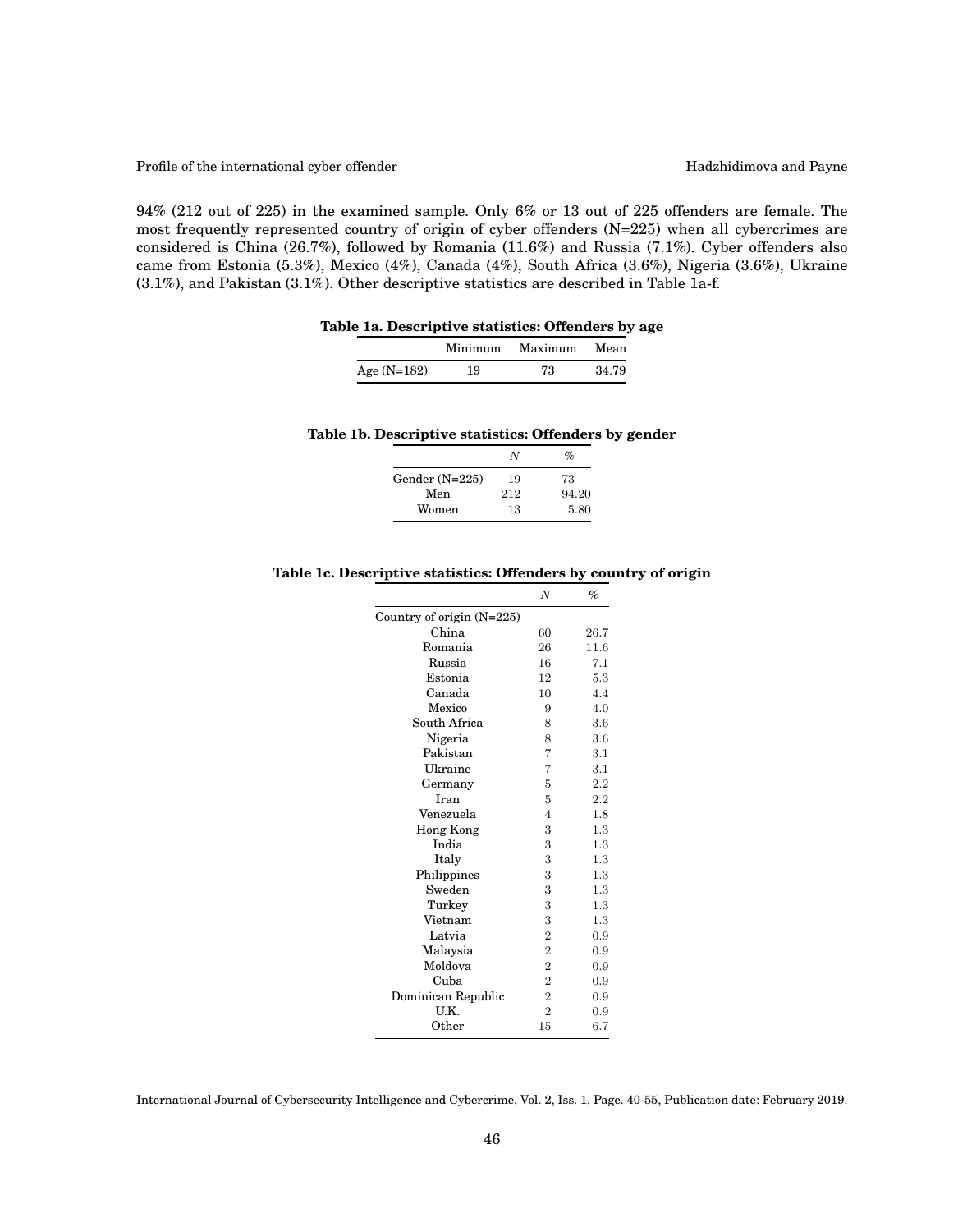Profile of the international cyber offender **Hadzhidimova** and Payne

|                         | N   | ℀    |
|-------------------------|-----|------|
| Group Offense $(N=225)$ |     |      |
| No                      | 71  | 31.6 |
| Yes                     | 154 | 68.4 |

#### **Table 1d. Descriptive statistics: Group offenses**

|  |  | Table 1e. Descriptive statistics: Offence targets |  |  |  |
|--|--|---------------------------------------------------|--|--|--|
|--|--|---------------------------------------------------|--|--|--|

| Offense targets $(N=225)$          |    |      |
|------------------------------------|----|------|
| Goods                              | 80 | 35.6 |
| Computer Systems                   | 70 | 31   |
| Personal and financial information | 38 | 17   |
| Trade secrets                      | 37 | 16   |
|                                    |    |      |

# **Table 1f. Descriptive Statistics: Type of cyber offense**

|                               | N   | %       |
|-------------------------------|-----|---------|
| Type of Cyber Offense (N=225) |     |         |
| Fraud                         | 101 | 44.9    |
| Hacking                       | 74  | 32.9    |
| Counterfeit goods             | 57  | 25.3    |
| Identity theft                | 53  | 23.6    |
| Unauthorized access           | 49  | 21.8    |
| Theft of secrets              | 38  | 16.9    |
| Online sales fraud            | 13  | 5.8     |
| Digital piracy                | 10  | 4.4     |
| Phishing                      | 6   | 2.7     |
| Spamming                      | 6   | 2.7     |
| Securities fraud              | 5   | 2.2     |
| Destruction of property       | 1   | $0.5\,$ |
| Web defacement                | 1   | 0.4     |
|                               |     |         |

Note. The percentage calculated for this category is based on the number of offenders (N=225) and not on the total number of offenses (N=414) and thus the total sum in th is column exceeds 100%.

# **Crime-related Characteristics**

The number of offenders involved in cybercrimes ranged from one to 29. The average number of offenders was 4.91. More than two-thirds of offenders (68.4%) were working in groups. As for the most frequently observed offense target, material and digital goods represented over 35% of overall targets of offense. Besides targeting goods, the end-goals of the cybercrimes also included computer systems (31%), personal and financial information (17%), and trade secrets (16%).

In terms of the types of cyber offenses that were committed, the results of our study show that cyber fraud is the predominant offense. The second most frequent cyber offense is hacking, followed by crimes involving counterfeit goods, identity theft, and unauthorized access. Data pointing to countries of citizenship of the offenders who commit the most commonly encountered cyber offenses are presented in Table 2. The leading countries, from which cyber offenders committing fraud mostly come from are Romania (17%), and Russia (12%). In terms of hacking, the offenders come from 27 different countries among which the leading one is Estonia (15%), followed by Romania (14%). China is where most offenders involved in counterfeit goods come from, with 47% of the overall 57 crimes, followed by

International Journal of Cybersecurity Intelligence and Cybercrime, Vol. 2, Iss. 1, Page. 40-55, Publication date: February 2019.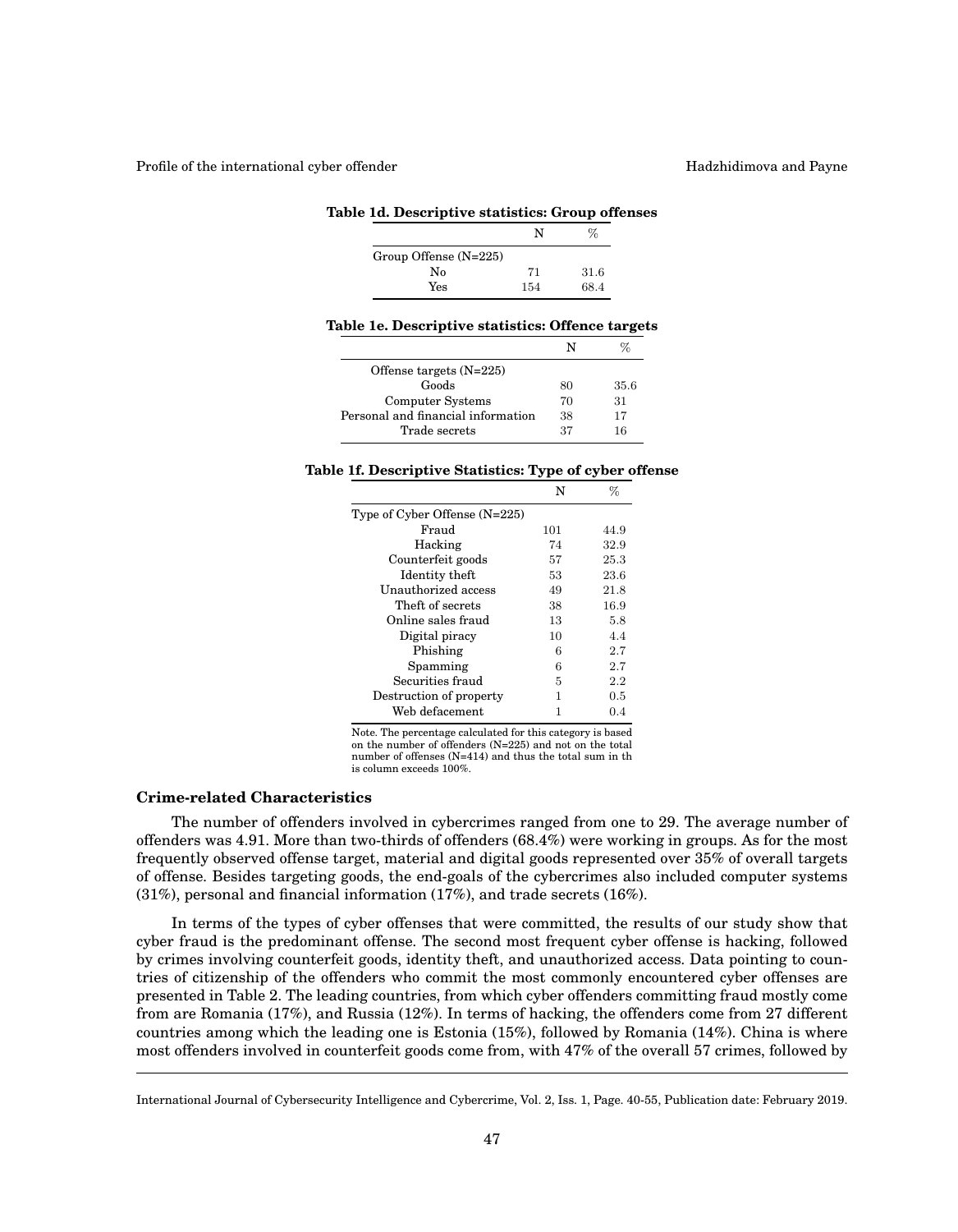Mexico with 16%. China is also the leading country for theft of secrets. In fact, 84% of theft of secret offenses involved offenders from China. Citizens of Russia and Romania (each with 16%), followed by citizens of China (with 12%) are among the most frequent offenders who obtain unauthorized access to devices. South Africans (15%), followed by Nigerians and Ukrainians (both with 13%) commit the most identity theft.

| Citizenship of offenders<br>by cybercrime type | Leading<br>Country | N<br>$(\%)$       | Second Leading<br>Country | N<br>(%)          |
|------------------------------------------------|--------------------|-------------------|---------------------------|-------------------|
| Fraud $(N=101)$                                | Romania            | 17<br>(16.83%)    | Russia                    | 12<br>$(11.88\%)$ |
| Hacking $(N=74)$                               | Estonia            | 11<br>$(14.86\%)$ | Romania                   | 10<br>$(13.52\%)$ |
| Counterfeit goods $(N=57)$                     | China              | 27<br>(47.37%)    | Mexico                    | 9<br>(15.79%)     |
| Identity theft $(N=53)$                        | South Africa       | 8<br>$(15.09\%)$  | Nigeria/Ukraine           | $(13.21\%)$       |
| Unauthorized access $(N=49)$                   | Russia/Romania     | 8<br>(16.33%)     | China                     | 6<br>(12.25%)     |
| Theft of secrets $(N=38)$                      | China              | 32<br>$(84.21\%)$ | Canada                    | 3<br>$(7.89\%)$   |

**Table 2. Citizenship of Offenders by the Most Frequently Committed Type of Cybercrimes**

# **The Criminal Justice Response to Non-U.S. Cybercriminals**

The results of this part of our study, summarized in Table 3, reveal that for 71 of the 225 offenders, the sentence is known and involves incarceration as a sanction. The other imposed sanctions include restitution and fine. Probation was not imposed as a sanction in any of the cases from the research sample – a fact that will be explained later.

|                                         |    |     |         | Table 3. Sanction Types in Sentences for Cybercrimes |             |
|-----------------------------------------|----|-----|---------|------------------------------------------------------|-------------|
| Sanction types in<br>sentences $(N=71)$ | N  | %   | Minimum | Maximum                                              | Mean        |
| Incarceration                           | 71 | 100 | 1 day   | 115 years                                            | 7 months    |
| Restitution                             | 21 | 9.3 | \$4,820 | \$55,080,226                                         | \$3,249,993 |
| Fine                                    |    | 3.1 | \$4,000 | \$100,000                                            | \$30,142    |

**Table 3. Sanction Types in Sentences for Cybercrimes**

Further analysis of the data showed that the average age of male offenders who were sentenced is 34.86 years, and 44.67 for female offenders. Since all of the known sentences involve incarceration, we also inquired about the length of incarceration by gender. On average, female criminals receive 12 months and males 94 months. We also compared the average prison length by country of origin of the offenders, grouped in regions that generally overlap with the different continents, except for Europe due to a clear distinction made in the literature between the offenders coming from Eastern Europe and Western Europe. As shown in Table 4, citizens of African countries received the lengthiest sentences – 409 months (with a median of 141 months). Prison sentences received by citizens of other areas were lower: Eastern Europe - 50 months, Asia - 48 months, North America (excluding U.S. citizens) - 45, Western Europe - 41 months, and South America - 38 months. Additionally, sentences for identity theft and fraud also reveal statistical significance when it comes to comparing them with other types of crime. While the average prison sentence for identity theft is 235 months, frauds it is 159 months,

International Journal of Cybersecurity Intelligence and Cybercrime, Vol. 2, Iss. 1, Page. 40-55, Publication date: February 2019.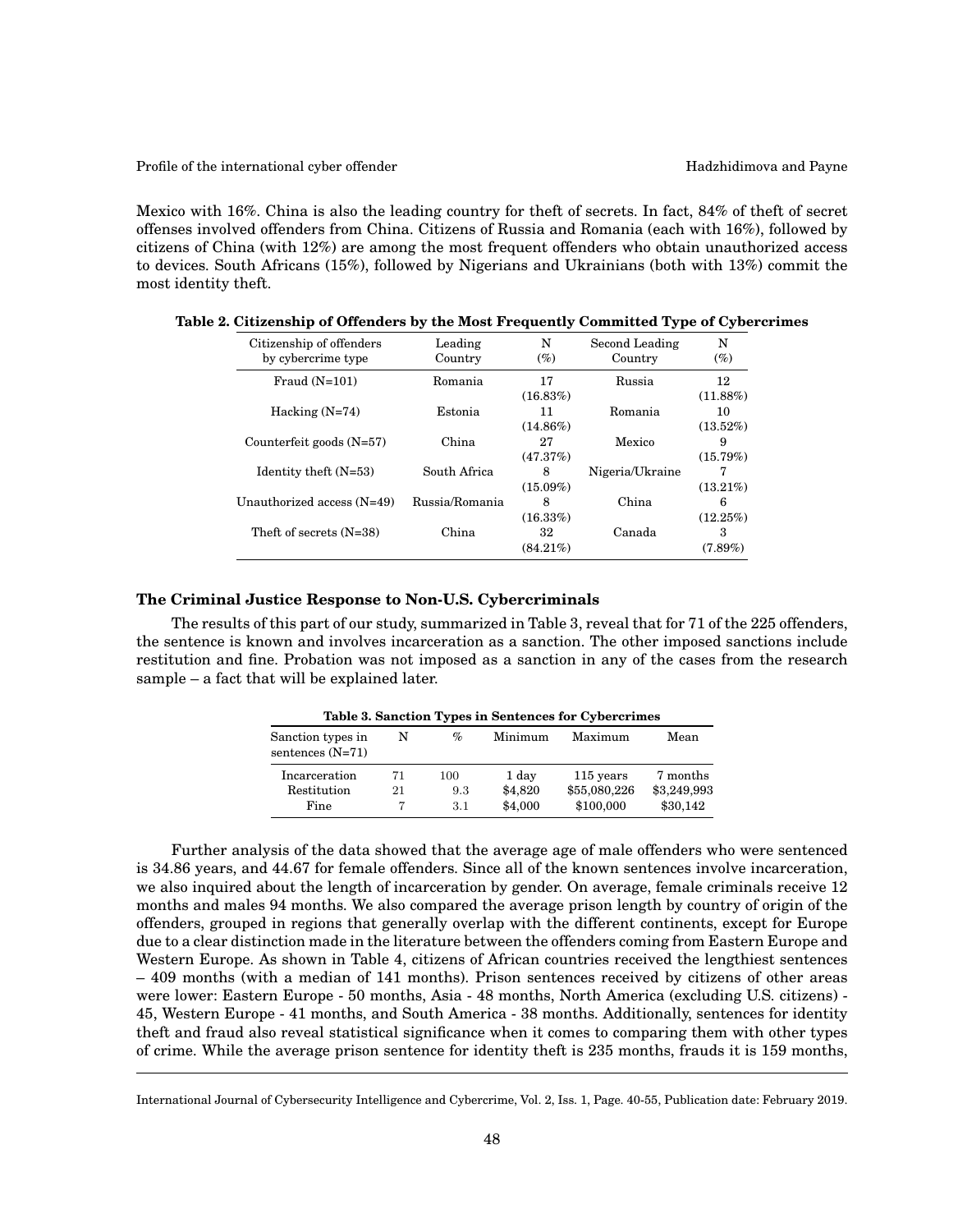Profile of the international cyber offender **Hadzhidimova** and Payne

whereas sentences for other types of crimes vary from 24 months for counterfeit goods to 76 months for theft of secrets. Small sample sizes warrant that these findings be interpreted with caution. Long sentences for a small group of offenders could skew the averages.

|                                             | Mean   | s.d.    | $\boldsymbol{t}$ | Range                |
|---------------------------------------------|--------|---------|------------------|----------------------|
| Age by Gender (years)                       |        |         |                  |                      |
| Male $(N=56)$                               | 34.86  | 9.642   |                  | $(22-73)$            |
| Female $(N=3)$                              | 44.67  | 11.93   |                  | $(31-53)$            |
| Prison length by Gender (months)            |        |         |                  |                      |
| Male $(N=66)$                               | 93.55  | 214.745 |                  | $(0.3 - 1380)$       |
| Female $(N=5)$                              | 12.206 | 2.489   |                  | $(9-16)$             |
| Prison Length by geographic region (months) |        |         |                  |                      |
| Africa $(N=8)$                              | 408.88 | 535.72  |                  | $-5.53***$ (51-1380) |
| Eastern Europe (N=18)                       | 49.72  | 34.19   | 0.9              | $(8-135)$            |
| Asia $(N=29)$                               | 48.22  | 41.48   | 1.34             | $(0.3-156)$          |
| North America (N=8)                         | 44.75  | 39.68   | 0.62             | $(3-133)$            |
| Western Europe $(N=4)$                      | 40.5   | 19.21   | 0.47             | $(12-54)$            |
| South America (N=4)                         | 37.76  | 55.1    | 0.49             | $(3-120)$            |
| Prison Length by Offense Type (months)      |        |         |                  |                      |
| Hacking $(N=21)$                            | 65.33  | 42.65   | 0.59             | $(12-156)$           |
| Fraud $(N=29)$                              | 158.79 | 312.55  | $-2.48*$         | $(12-1380)$          |
| Theft of Secrets $(N=6)$                    | 76     | 32.55   | 0.14             | $(36-133)$           |
| Counterfeit goods $(N=24)$                  | 24.43  | 22.84   | 1.87             | $(0.3 - 87)$         |
| Identity theft $(N=16)$                     | 235.25 | 408.51  |                  | $-3.47***(16-1380)$  |
| Unauthorized access $(N=12)$                | 61.5   | 45.88   | 0.53             | $(16-180)$           |
| Phishing $(N=2)$                            | 59     | 1.41    | 0.2              | $(58-60)$            |
| Spamming $(N=3)$                            | 51     | 3       | 0.31             | $(48-54)$            |
| Online sales fraud $(N=7)$                  | 38.86  | 25.54   | 0.65             | $(8-87)$             |
| Digital piracy $(N=2)$                      | 36     | 33.94   | 0.36             | $(12-60)$            |

**Table 4. Analyses of Prison Length by Gender, Age, Country of origin and Offense type**

\*p≤.05, \*\*p≤.01, \*\*\*p≤.001.

Note. Citizens of the U.S. are not included in the Northern American region because of the focus of this study, except for one case in which the offender acted as a spy on behalf of China. Also, crimes such as destruction of property, web defacement, and securities fraud are not included in the table because the sentencing in these cases either has not had occurred before the end of the data collection or the case in which it was known was only one.

# **Discussion**

The findings from this study parallel many findings from past studies (Rogers, 2011; Rush et al., 2009; Hutchings, 2014; Fried, 2001; Warner, 2011; Marcum, Higgins & Tewksbury, 2011), while also providing new insight on the international patterns seemingly guiding cyber offending. For example, like other studies, this study showed that cyber offenders tend to be predominantly male, many of whom from countries that are political adversaries to the U.S. At the same time, differences regarding offender age, the inclusion of a high number of offenders from certain countries, group offending, and cybercrime types, shed some light on new ways to understand the international nature of cyber offending.

In terms of age, our findings show that the average age of cyber offenders is slightly higher than the average age established from previous studies. It is possible that our exclusion of U.S. citizens in this study increased the average age of the sample. When it comes to young international citizens, all of the obstacles standing in the way of prosecuting cybercrimes become even more complicated with

International Journal of Cybersecurity Intelligence and Cybercrime, Vol. 2, Iss. 1, Page. 40-55, Publication date: February 2019.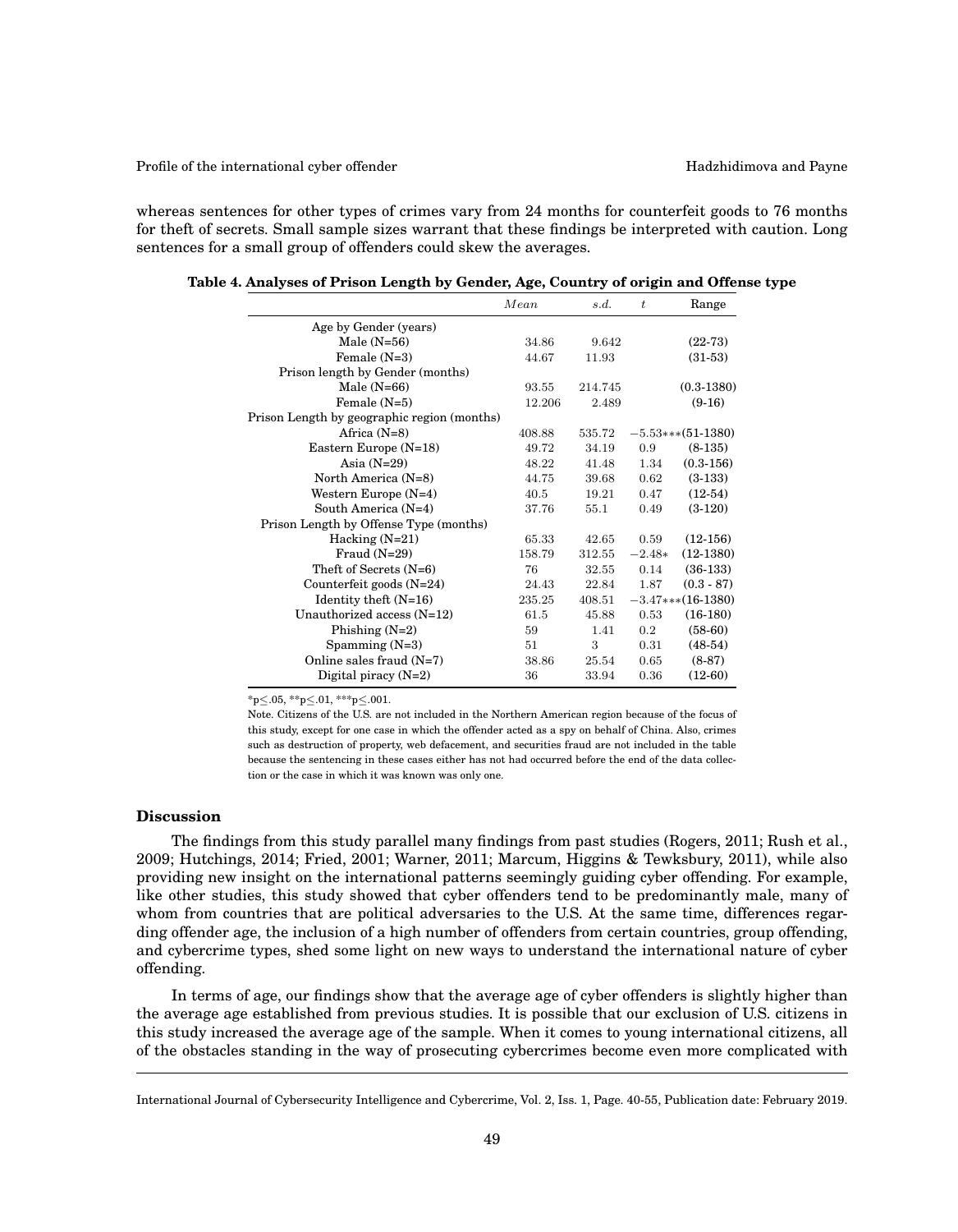the presence of an individual who could be underage according to the jurisdiction of their country of origin. That could be a legitimate reason for why U.S. prosecutors are hesitant to pursue cases against young international cyber offenders. For instance, it is possible that an offender who is 18-years-old or under is from a country where the laws for juveniles are much lighter than the ones in the U.S. In this case, the jurisdictional issues and the resources allocated for resolving it could simply make the prosecutor unlikely to continue with the proceedings.

The results pertaining to the countries of origin of the cyber offenders also correspond to a large extent to the ones that previous studies suggested, except for one intriguing finding that this study underlines – that the number of Romanian cyber offenders exceeds the number of Russian ones. In a political context, China, Russia, and Iran are typically considered adversaries to the U.S., both in the physical and in the cyber domain. However, it appears that citizens of an Eastern-European country are represented much more than Russians who supposedly have political motivation to commit these criminal acts. While the numbers for Romania are surprising due to the fact that Washington does not have an antagonistic relationship with Bucharest, it is established in the literature that Eastern European countries are well known perpetrators of cybercrimes (Fried, 2001). Both Romania and Estonia are members of the European Union and NATO, so speculations about the nature of the cybercrimes as being politically triggered would be out of place. That said, since politically driven cyber-attacks could be excluded, a deeper analysis of the cultural and socio-economic conditions in these parts of Europe could probably explain why Eastern European citizens are among the most frequent perpetrators of cybercrimes, and particularly, specific types of cybercrimes for which they are prosecuted in the U.S.

The group dynamics of cyber offending uncovered in this study are consistent with prior research. According to our results, cybercriminals acting internationally are very often in collaboration with citizens of other countries. It is also common that different people in the organized cybercrime group execute different roles in the process of achieving the desired result. In cases of more elaborate schemes, it is possible that some of the participants do not even have specific interaction with devices but instead, facilitate the illicit actions of other members of the group. The former could involve offenders with knowledge in finance, economics, management, marketing and other fields. Academics and practitioners alike emphasize that cybercrimes increasingly include a broader scope, involving multiple countries and nationals of different states, and that they work increasingly in groups and not individually. Namely, the latter is an element that facilitates the execution of the cybercrime operation and creates various obstacles to the prosecution in terms of determining the physical location of the criminals, and the jurisdiction that should handle the case (Smith, Grabosky & Urbas, 2004).

Regarding crime types, the results show that fraud is the predominant cybercrime committed. This is interesting given that many cases of fraud are not reported by victims because of shame (Cross, 2015). The overrepresentation of fraud cases could be due to the fact that they are more likely to have identifiable victims, even if victims are often unlikely to report their experiences.

An additional finding that our study reveals pertains to the countries of origin of the offenders committing these crimes. While media attention focuses on frauds by individuals from African countries, it appears that they come predominantly from Eastern Europe, and more concretely from Russia, Romania, and Estonia. Similar conclusions can be drawn about hacking. Estonia and Romania are again the leading countries in this cybercrime category. All these results point to the question, what do these countries have in common and why are these cybercrimes so attractive to individuals coming from these countries – both questions that the literature should explore further considering cultural, political and socio-economic factors. When it comes to counterfeit goods and theft of secrets, however, we found that China is the leading country whose citizens commit the vast majority of these crimes –

International Journal of Cybersecurity Intelligence and Cybercrime, Vol. 2, Iss. 1, Page. 40-55, Publication date: February 2019.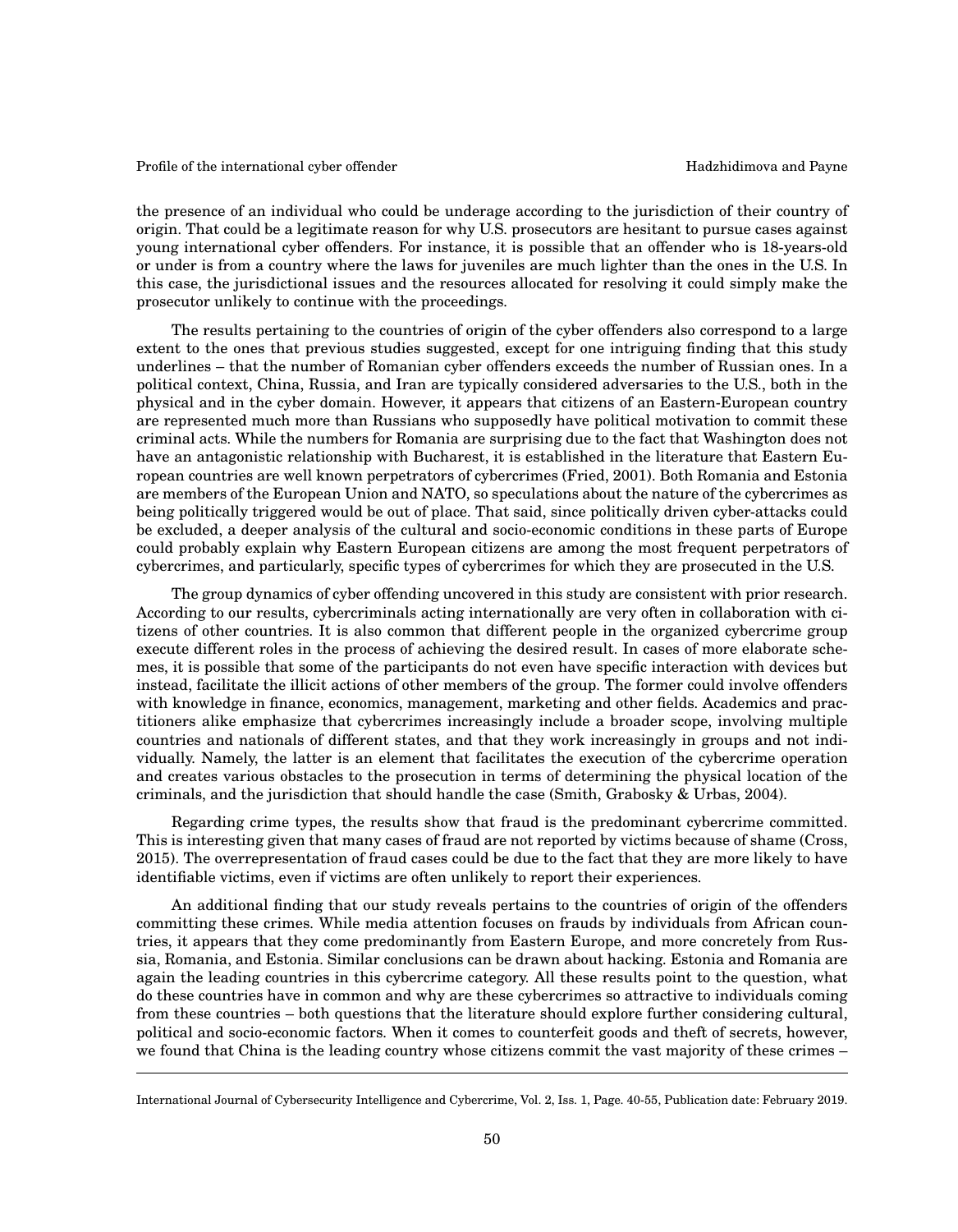a finding that also corresponds with previous studies. A large body of literature has been devoted to cyber schemes originating in some African countries. Our study confirms that mostly citizens of South Africa and Nigeria commit identity theft. In our sample, Ukraine is second in identity theft, sharing the same numbers with Nigeria. Previous studies frequently mention Eastern-European countries as places from where a large number of cybercrimes originate, especially fraud, and as our study showed, also hacking, unauthorized access and identity theft.

The results for the sentencing patterns of international citizens prosecuted in the U.S. also reveal some similarities with previous studies. The high number of prison sentences, for example, is consistent with prior research, though these findings show an even higher number than other studies do. In fact, all of the offenders in our sample with known sentences received a prison sentence. It is plausible that these sentences reflect a decision by prosecutors to focus on the most serious cases. In comparison to these results, statistics from the U.S. Department of Justice that include American citizens as well as internationals highlighted that 51.7% of sentenced cybercriminals received prison time (Marcum, Higgins and Tewksbury, 2012). The percentage of prison sentences in a non-U.S.-cybercriminals sample exceeded the one that included U.S. citizens by almost two-fold. This tendency could be attributed to various factors, among which, the fact that cybercrimes with international perpetrators are prosecuted only in certain cases with a high likelihood of resulting in a sentence. Another factor that could contribute to this explanation is that for U.S. citizens, the criminal justice system measures that could be imposed exceed the ones that could be successfully applied to international cybercriminals. For instance, probation in cases involving international cybercriminals could be inapplicable due to them being a high-level risk of flight beyond the U.S. border. Or, it simply could be that because our sample focused on press releases, less serious cases were excluded from our analysis. These tendencies in sentencing international cyber offenders should be further explored and analyzed by scholars.

The last set of findings in our study concerns the most commonly committed cyber offenses and from which countries these offenders are from. We found that the sentences of citizens from countries in Africa are significantly different than the ones given to criminals living in other geographic regions. These results should be revisited again considering some context: that identity theft is the fourth most frequently appearing offense in our sample, and that mostly individuals from South Africa and Nigeria are the perpetrators. That said, the sentences for identity theft are also statistically different than the sentences for other offenses, along with cyber fraud. Having in mind these circumstances, two questions logically follow: is identity theft and fraud judged more severely than other offenses, and are the perpetrators who happen to commit these crimes perceived as a higher-level threat than others and are thus sentenced to lengthier periods of incarceration? It is essential to identify whether the crime takes precedence in decisions about sentencing or the personality and some special characteristics of offenders. Future studies exclusively focusing on the factors that determine the sentences of cyber offenders are needed, especially in samples that include foreign citizens.

A few words about the limitations of this study also deserve attention. First, it includes a particular time-period (2009-2017) which was the only available information on the website of the U.S. Department of Justice. More than half of the cases that were included in our sample have not had yet concluded with a sentence. It is also possible that within this period, technological development, political tensions and cultural factors made some countries stand out more than others in regard to the number of cybercrime offenders. Furthermore, the average age and gender trends in cyber offending may have changed in comparison to previous years that are not included in the sample. Second, not only are there many cybercrimes that remained unreported, but even if reported, the prosecution may have decided not to continue with the legal proceedings due to the reasons highlighted by Smith,

International Journal of Cybersecurity Intelligence and Cybercrime, Vol. 2, Iss. 1, Page. 40-55, Publication date: February 2019.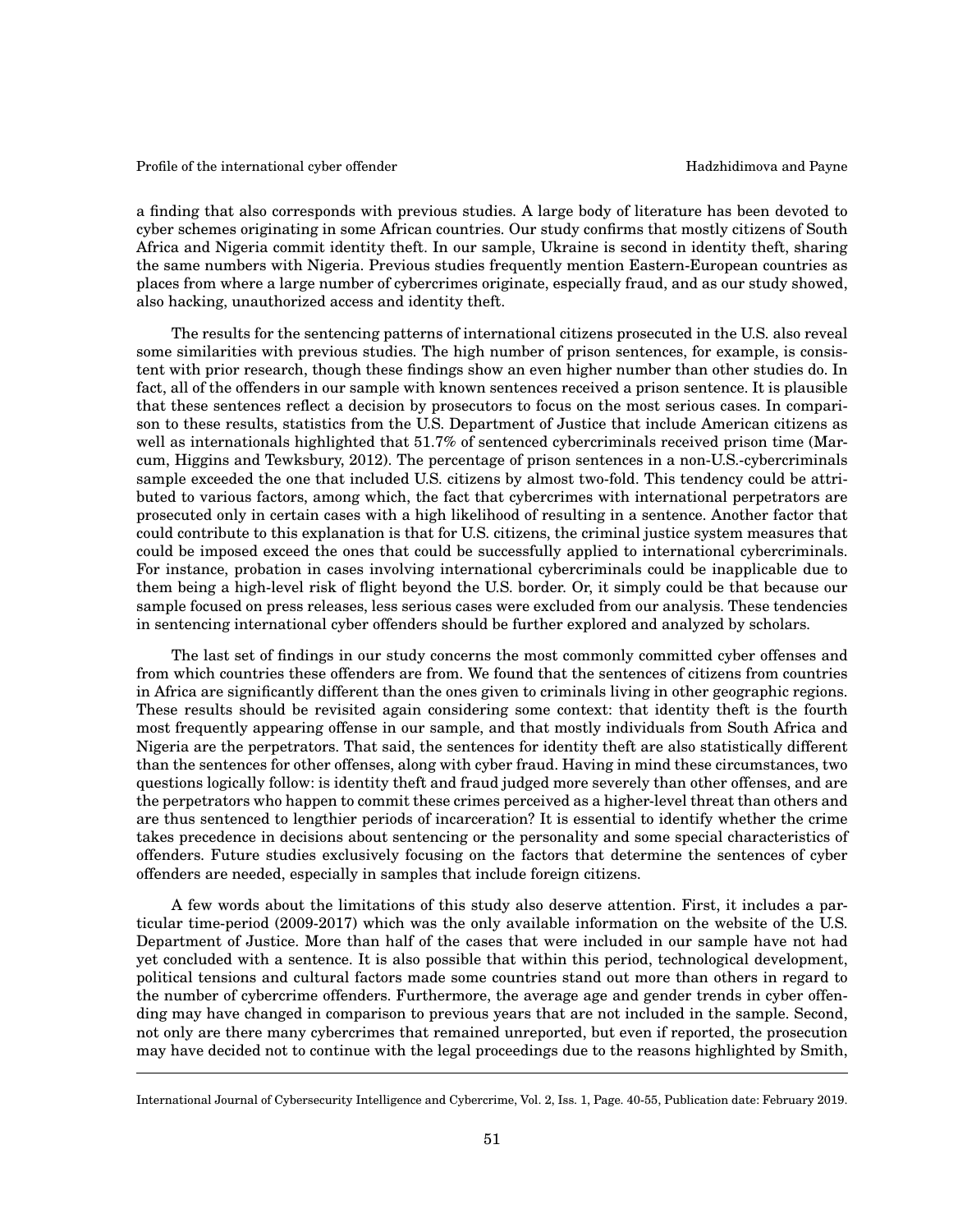Grabosky and Urbas (2004) that were enumerated previously in this essay. Third, because our sample included press releases, we are potentially excluding cases that prosecutors did not think were "newsworthy". What this suggests is that minor cases or less serious cases were excluded. Fourth, it is possible that some criminal acts look like they would constitute a particular crime but because the evidence on the case was not sufficient, the individual was indicted for another crime for which the evidence was sufficient.

An example of this final limitation would be a case involving theft of trade secrets for which the prosecution did not succeed in collecting evidence for espionage. Title 18, Section 1832 of the U.S. Code states that the only necessary element for a theft of trade secrets offense would be "that the thief be aware that the misappropriation will injure the secret's owner to the benefit of someone else" (Doyle, 2016, Summary section, para. 1). In order for an offense to qualify for an economic espionage, it is mandatory that "the thief intend to benefit a foreign government or one of its instrumentalities" (Doyle, 2016, Summary section, para. 1). In this case, intention may be the difficult aspect to prove. Moreover, there are some purely procedural issues that make prosecutors unlikely to pursue a case, such as the different institutions (the Department of Justice, for instance) that have to confirm that the case is most likely an economic espionage (Nasheri, 2012). Further evidence for this possibility is the very low number of indictments and sentences for economic espionage mainly conducted by Chinese nationals even though intelligence services suggest that other governments also frequently commit or attempt to commit economic espionage (Burstein, 2009).

# **Conclusion**

This study explored the characteristics of international cyber offenders prosecuted in the U.S. To a large extent, the results from our study overlap with previous findings on the subject matter. The cyber offenders from our sample were predominantly male, as the literature suggests. Regardless, we would like to delineate some specifics that do not match previous results. First, the average age of international cyber offenders is somewhat higher than what the literature has established. Second, instead of observing major political adversaries of the U.S. as countries from which the most cyber offenders come from, Romania came in second place, after China, leaving Russia behind in the third place.

These findings create room for further discussion and empirical studies attempting to explain why Romanians are prosecuted, and allegedly commit cybercrimes, much more than Russians in the U.S. In terms of the most commonly observed type of cybercrime, cyber fraud has the highest number despite the pattern of underreporting and lack of attention by law enforcement that some studies suggest. Interestingly, sentences with the lengthiest prison time received were not citizens of Eastern Europe or Asia, but Africa. Lastly, the part of our study researching the U.S. criminal justice response to international cyber offenders showed that in all of the cases in which the sentence was known, it involved some prison time.

This conclusion is in full accordance with scholarship maintaining that in order for the prosecution to proceed with a case involving international citizens, there should not only be sufficient amount of evidence but also a reasonable expectation that the offender(s) will get a substantial sentence. Supplemental to this finding is also the fact that probation was not imposed as a sanction in any of the cases of the research sample. This could be attributed to the possibility that first, international citizens present a high international flight risk, and second, that the prison sentences imposed in all of the cases excluded the opportunity for probation. In terms of juxtaposing sentences of a larger sample of cyber offenders that include both domestic and international offenders, our study showed a much hig-

International Journal of Cybersecurity Intelligence and Cybercrime, Vol. 2, Iss. 1, Page. 40-55, Publication date: February 2019.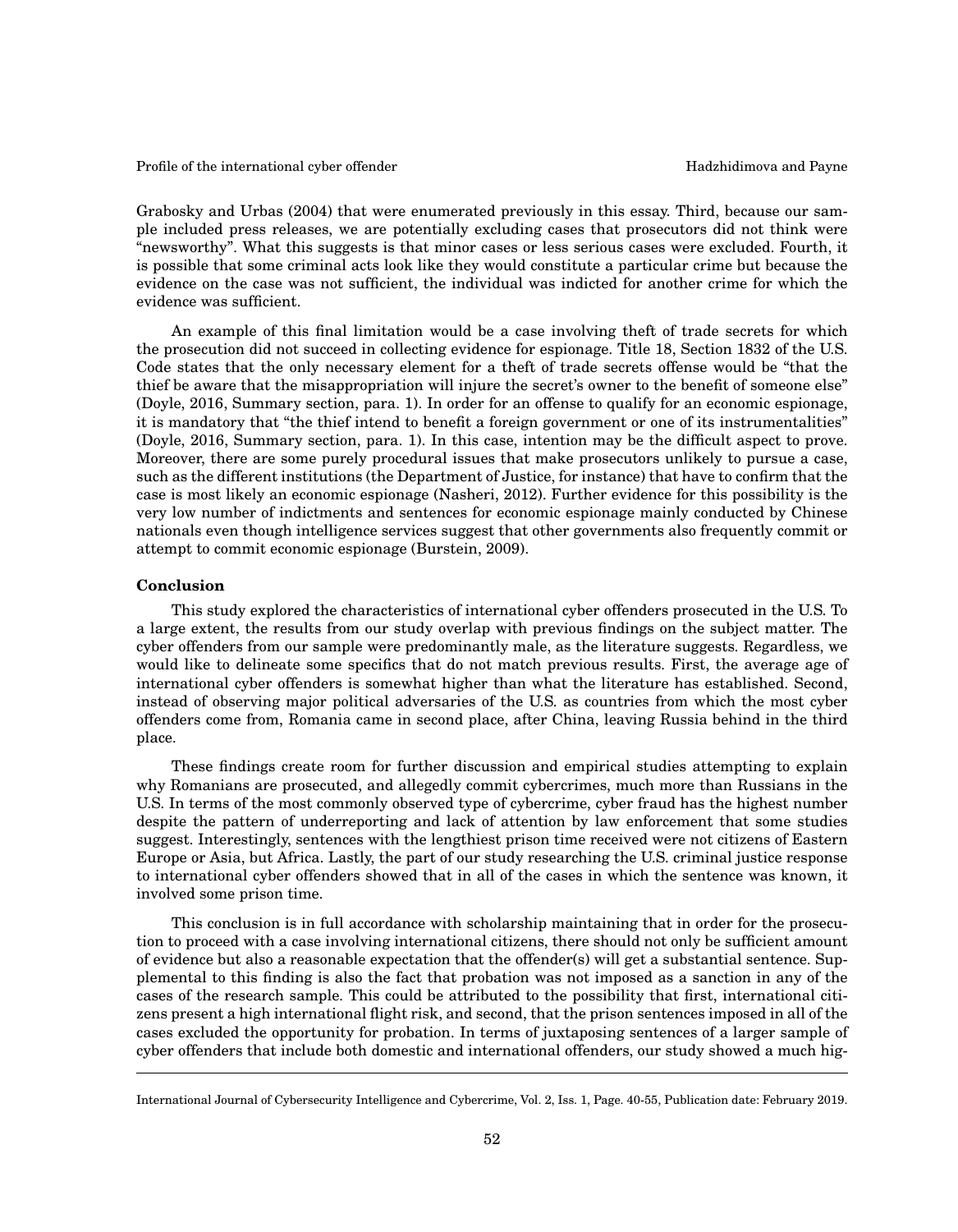her likelihood of international citizens receiving prison time, as compared to the sample that includes U.S. citizens. Future empirical studies should focus on populations of international citizens prosecuted in other countries, so that results could be compared to the ones from our study.

# **References**

- Brenner, S. W. (2008). *Cyberthreats: The emerging fault lines of the nation state.* New York, NY: Oxford University Press.
- Burstein, A. J. (2009). Trade secrecy as an instrument of national security rethinking the foundations of economic espionage. *Arizona State Law Journal,* 41(4), 933-990.
- Chang, L. Y. (2013). Formal and informal modalities for policing cybercrime across the Taiwan Strait. *Policing and Society,* 23(4), 540-555.
- Chang, Y. C. (2012). Combating cybercrime across the Taiwan Strait: investigation and prosecution issues. *Australian Journal of Forensic Sciences,* 44(1), 5-14.
- Cheung, W. L., & Prendergast, G. (2006). Buyers' perceptions of pirated products in China. *Marketing Intelligence & Planning,* 24(5), 446-462.
- Choo, K. K. R., & Smith, R. G. (2008). Criminal exploitation of online systems by organised crime groups. *Asian journal of criminology,* 3(1), 37-59.
- Cross, C. (2015). No laughing matter: Blaming the victim of online fraud. *International Review of Victimology,* 21(2), 187-204.
- Deibert, R. J., Rohozinski, R., Manchanda, A., Villeneuve, N., & Walton, G. M. F. (2009). *Tracking GhostNet: investigating a cyber espionage network.* Toronto, CA: Munk Centre for International Studies, University of Toronto.
- Denning, D. E., & Baugh Jr, W. E. (1999). Hiding crimes in cyberspace. *Information, Communication & Society,* 2(3), 251-276.
- Doyle, C. (2016). *Stealing Trade Secrets and Economic Espionage: An Overview of the Economic Espionage Act.* Congressional Research Service.
- Fedushko, S., & Bardyn, N. (2013). Algorithm of the cyber criminals identification. *Global Journal of Engineering, Design & Technology (GJEDT),* 2(4), 56-62.
- Fidler, D. P. (2013). Economic Cyber Espionage and International Law: Controversies Involving Government Acquisition of Trade Secrets through Cyber Technologies. *ASIL Insights,* 17(10).
- Fried, R. (2001). Cyber scam artists: A new kind of con. *SANS Institute.* Retrieved from: https://www. sans.org/reading-room/whitepapers/threats/paper/482
- Gistri, G., Romani, S., Pace, S., Gabrielli, V., & Grappi, S. (2009). Consumption practices of counterfeit luxury goods in the Italian context. *Journal of Brand Management,* 16(5-6), 364-374.
- Grabosky, P. (2004). The global dimension of cybercrime. *Global Crime,* 6(1), 146-157.
- Grabosky, P. (2007). Requirements of prosecution services to deal with cyber crime. *Crime, law and social change,* 47(4-5), 201-223.
- Higgins, G. E. (2006). Gender differences in software piracy: The mediating roles of self-control theory and social learning theory. *Journal of Economic Crime Management,* 4(1), 1-30.

International Journal of Cybersecurity Intelligence and Cybercrime, Vol. 2, Iss. 1, Page. 40-55, Publication date: February 2019.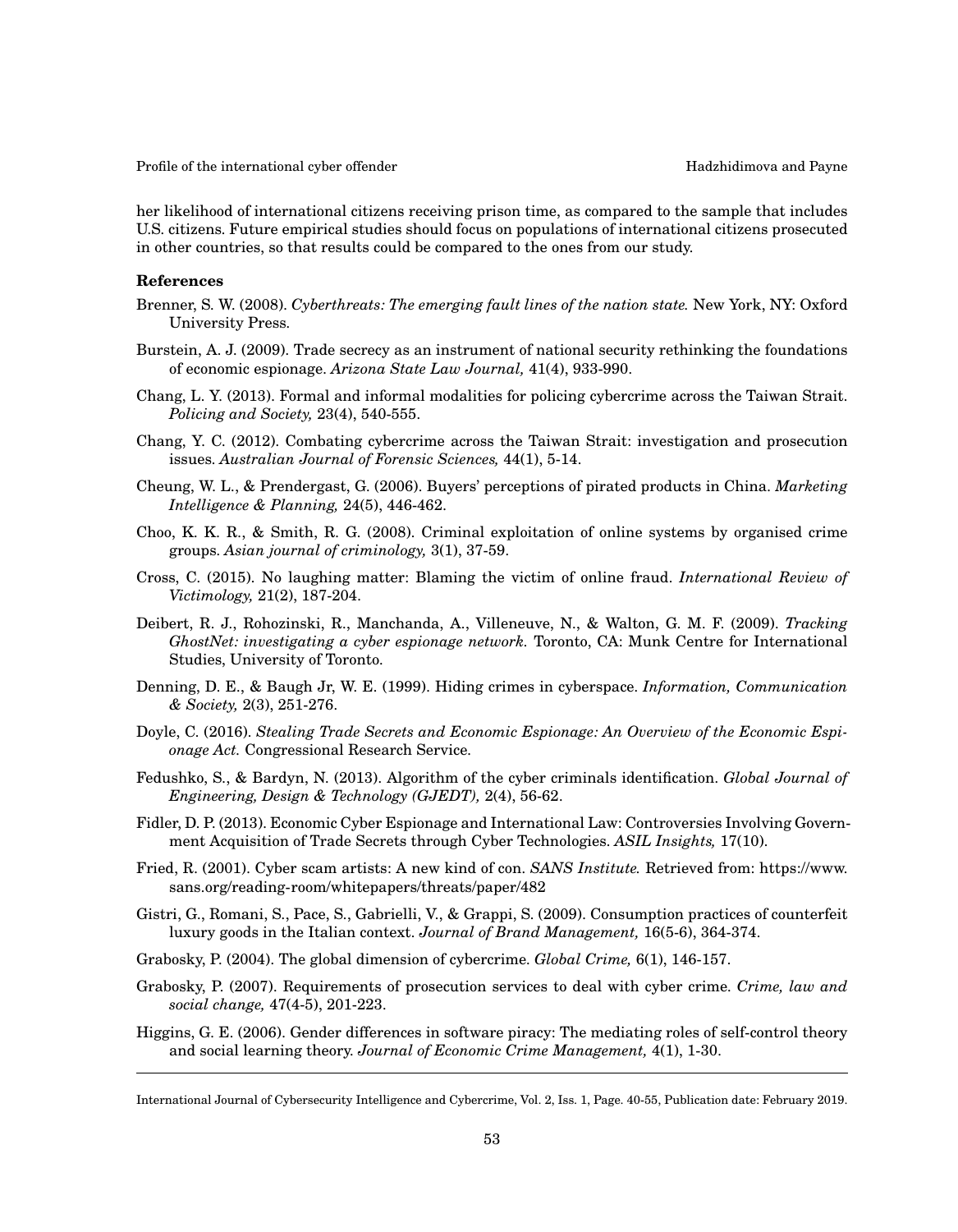- Hinduja, S. (2006). A critical examination of the digital music phenomenon. *Critical Criminology,* 14(4), 387-409.
- Hinduja, S. (2008). Deindividuation and internet software piracy. *CyberPsychology & Behavior,* 11(4), 391-398.
- Hinduja, S., & Higgins, G. E. (2011). Trends and patterns among music pirates. *Deviant Behavior,* 32(7), 563-588.
- Hjortdal, M. (2011). China's use of cyber warfare: Espionage meets strategic deterrence. *Journal of Strategic Security,* 4(2), 1-23.
- Hollinger, R. C. (1993). Crime by computer: Correlates of software piracy and unauthorized account access. *Security Journal,* 4(1), 2-12.
- Holt, T. J. (2010). Examining the role of technology in the formation of deviant subcultures. *Social Science Computer Review,* 28(4), 466-481.
- Holt, T. J., & Copes, H. (2010). Transferring subcultural knowledge on-line: Practices and beliefs of persistent digital pirates. *Deviant Behavior,* 31(7), 625-654.
- Holt, T. J., & Kilger, M. (2012). Examining willingness to attack critical infrastructure online and offline. *Crime & Delinquency,* 58(5), 798-822.
- Holt, T. J., Kilger, M., Chiang, L., & Yang, C. S. (2017). Exploring the correlates of individual willingness to engage in ideologically motivated cyberattacks. *Deviant Behavior,* 38(3), 356-373.
- Hutchings, A. (2014). Crime from the keyboard: organised cybercrime, co-offending, initiation and knowledge transmission. *Crime, Law and Social Change,* 62(1), 1-20.
- International Intellectual Property Association (2006). *International Intellectual Property Alliance 2006 Special 301 Report on Global Copyright Protection and Enforcement.* Retrieved January 3, 2019, from http://www.iipa.com/special301 TOCs/2006 SPEC301 TOC.html
- Internet Crime Complaint Center (2017). *Internet Crime Report 2017.* Retrieved January 3, 2019, from https://www.ic3.gov/media/annualreport/2017 IC3Report.pdf
- Katzenstein, P. J., & Okawara, N. (2002). Japan, Asian-Pacific security, and the case for analytical eclecticism. *International Security,* 26(3), 153-185.
- Lau, L. (2018). *Cybercrime 'pandemic' may have cost the world* \$*600 billion last year.* Retrieved January 2, 2019, from https://www.cnbc.com/2018/02/22/cybercrime-pandemic-may-have-cost-the-world-600-billion-last-year.html.
- Leukfeldt, E. R., Lavorgna, A., & Kleemans, E. R. (2017). Organised cybercrime or cybercrime that is organised? An assessment of the conceptualisation of financial cybercrime as organised crime. *European Journal on Criminal Policy and Research,* 23(3), 287-300.
- Marcum, C. D., Higgins, G. E., & Tewksbury, R. (2011). Doing Time for Cyber crime: An Examination of the Correlates of Sentence Length in the United States. *International Journal of Cyber Criminology,* 5(2), 825-835.
- Marcum, C. D., Higgins, G. E., & Tewksbury, R. (2012). Incarceration or community placement: examining the sentences of cybercriminals. *Criminal Justice Studies,* 25(1), 33-40.

International Journal of Cybersecurity Intelligence and Cybercrime, Vol. 2, Iss. 1, Page. 40-55, Publication date: February 2019.